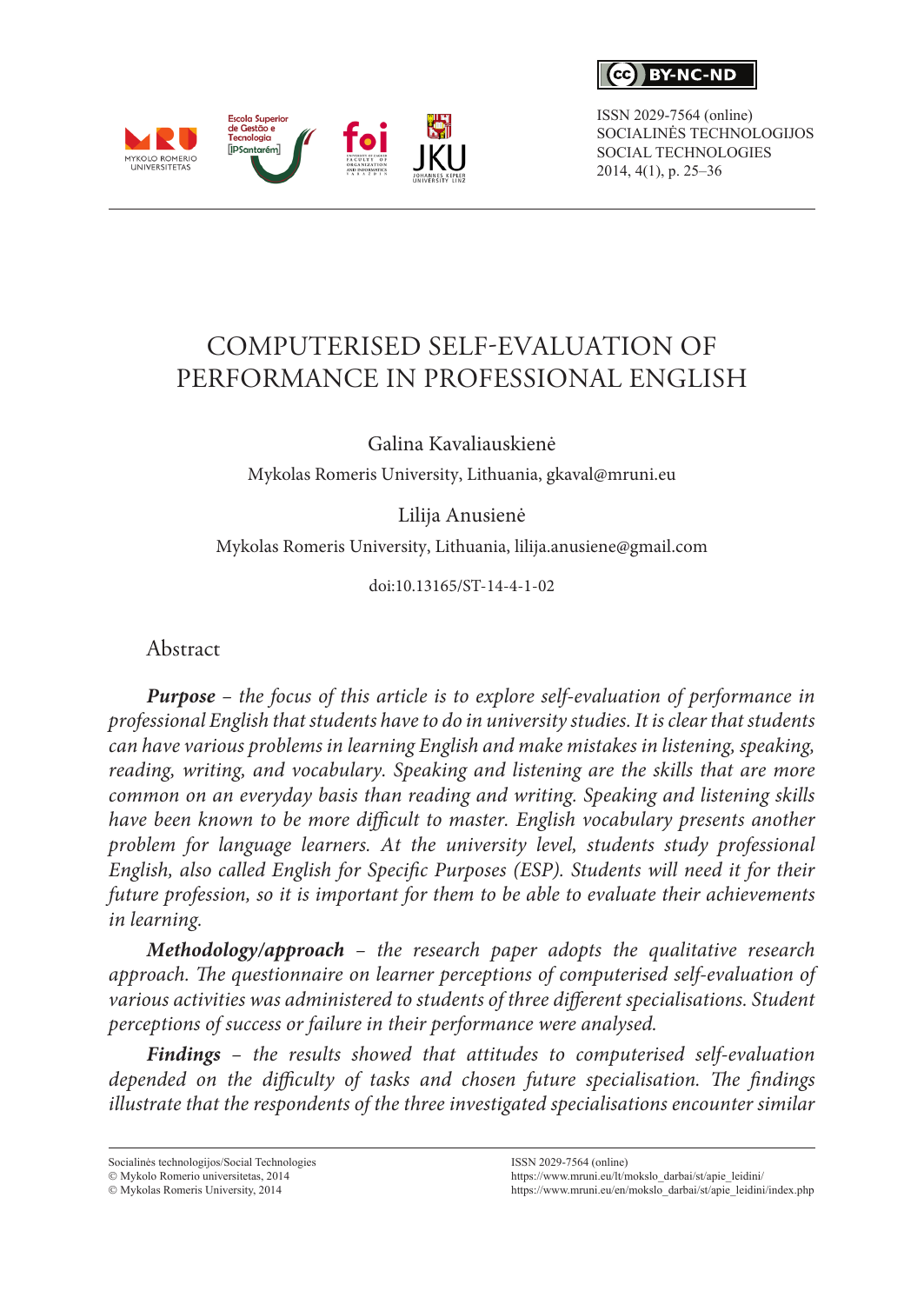*difficulties, but to a different degree. There are no specific problems in performance due to the complexity of the professional vocabulary that students must learn. The computations of Pearson's correlations coefficients demonstrate good correlational relationships within each specialisation. The ratings of Psychology (PS) students reveal higher mean values and lower scattering of Standard Deviations in Moodle tasks than the ratings of Internet Management and Communication (IMC) students.*

*Research limitations – the investigated samples contain a limited number of respondents, which might raise a question of reliability of the findings. The statistical computation of the reliability of the obtained responses will prove whether the data are reliable and may be extended beyond the studied samples.* 

*The hypothesis for the research: student performance might depend on their specialisation.* 

*Practical implications – the respondents were asked to indicate the degree of difficulty in performing various online tasks on the Likert's scale ranging from "very difficult" to "very easy". The analysis of the responses by means of the Statistical Package for the Social Sciences (SPSS) software proves that despite the limited number of*  respondents, the results may be extended beyond the studied samples. It means that *self-evaluation of computerised activities by students studying professional English is recommended at the university level.*

*Originality/Value – the value of this study encompasses the statistical processing of the responses, which should prove whether the findings are reliable or not.*

*Keywords*: *English for specific purposes, computerised self-evaluation, formal testing, online listening, Moodle self-checking.*

*Research type*: *research paper.*

#### 1. Introduction

It is well known that online learning of English for specific purposes presents a considerable challenge for undergraduate students worldwide. The aspects of academic communicative competence, such as reading, listening, writing and speaking skills, are crucial to students' successful progress through the syllabus. Online learning comprises all forms of electronically supported learning and teaching. It mainly refers to using electronic applications and processes, such as web-based learning, computerbased learning, virtual classrooms and digital collaboration. Lately it has become part of subject studies at the university level. Online self-testing is a novel way for students to evaluate their achievements in language learning. This article focuses on student perceptions of their computerised self-evaluation of learning English for specific purposes online. The data of self-evaluation have been compared with the results of formal testing. Moreover, the data on student performance in Moodle activities are presented and analysed. The conclusions on the usefulness of self-evaluation in preparation for formal tests have been drawn.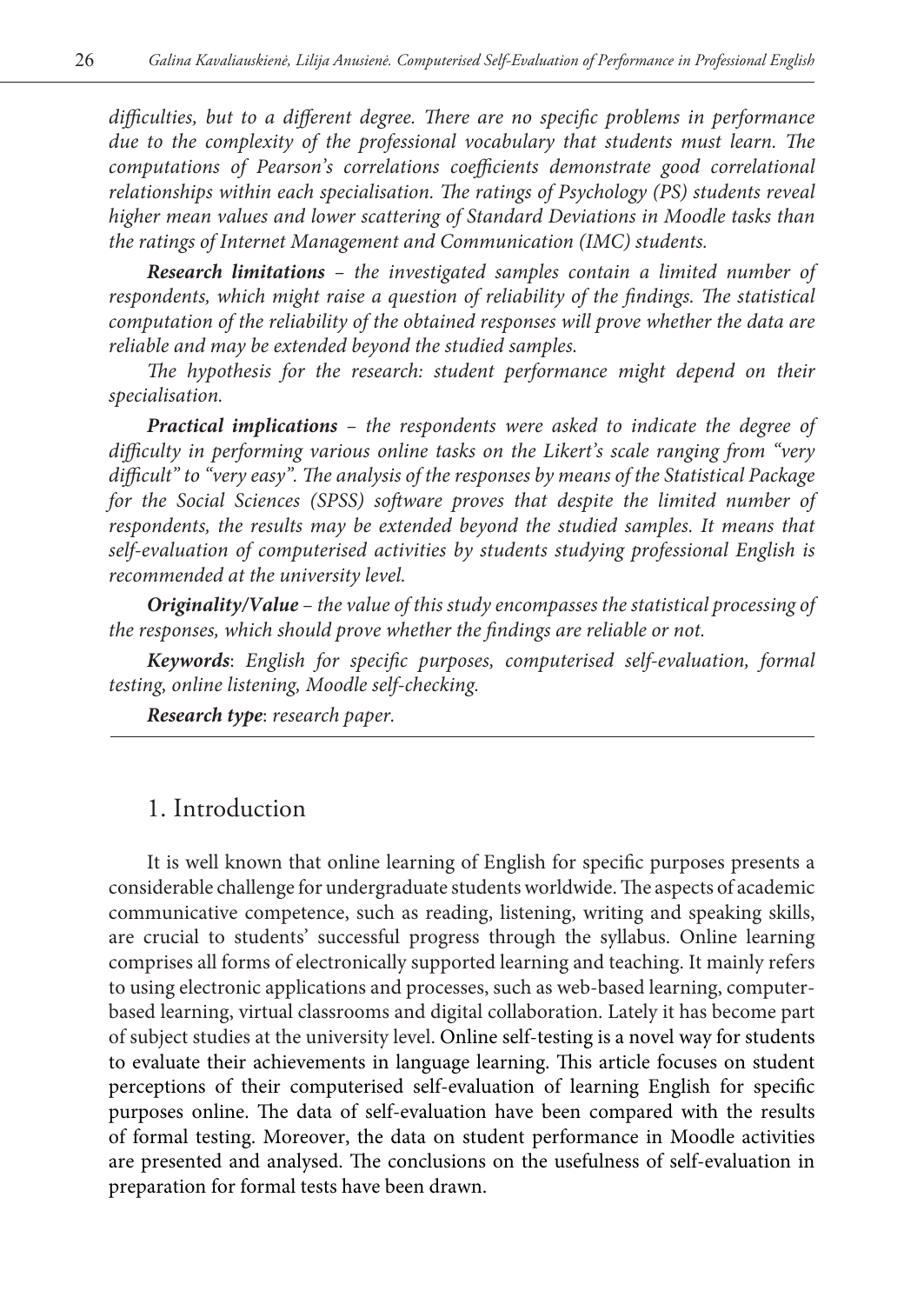This paper aims at examining application of self-evaluation in learning professional English and drawing conclusions about its suitability for language learning and testing at the university level.

*The aims of the research*: to investigate student attitudes towards different tasks in online learning at a tertiary level for revising professional vocabulary, self-checking reading and listening comprehension of authentic materials.

*Research methods used*: (1) a specially designed questionnaire to examine student attitudes to self-evaluation in learning; (2) actual performance in various online assignments, including Moodle activities; (3) statistical processing of the data by the means of Software Package for Social Sciences (SPSS); (4) analysis of written student responses intended to find out their opinions on self-evaluation.

*The respondents in this study* are the students of three different specialisations, namely Psychology (PS), Socio-Cultural Education (SCE) and Internet Management and Communication (IMC), who studied professional English at Mykolas Romeris University, Vilnius.

#### 2. Literature Review

In the twenty-first century, nobody is indifferent to the technological change in teaching languages (Walker and White, 2013). Online learning is a wide and rapidly changing field in teaching English. E-learning refers to language teaching and learning using digital devices such as computers, tablets and smart phones, and it can be conducted by means of different tools, not necessarily designed for language learning. The latest are Web 2 tools that include weblogs, wikis, and some other social media. Current e-learning practices in teaching foreign languages at university level were overviewed in four different countries (Japan, New Zealand, Singapore, and the United Kingdom) by N. Cowie and K. Sakui (2013). They claim that the most common learning management systems are Blackboard, Moodle and Edmodo. The teachers use them to coordinate and monitor learners' progress as well as to post the instructions. Students use them to access materials, upload or download various tasks, communicate with peers and teachers. Moodle area adjusted to a particular course and settings is particularly popular. Moodle is a free software that by now has been adopted by universities worldwide. Moodle is an acronym for Modular Object-Oriented Dynamic Learning Environment. By January 2014, it had a user base of 66,148 registered and verified sites, serving 66,162,479 users in 233 countries (Moodle Statistics, [https://](https://moodle.org/stats/) [moodle.org/stats/](https://moodle.org/stats/)). Research shows that students want feedback (Cowie and Sakui, 2013), and Moodle provides it immediately after tasks have been accomplished. Numerous benefits of student activities in Moodle area were described in our previous research (Kavaliauskienė, 2011), and application of Moodle for language testing was recommended due to its advantages over traditional formal testing.

Traditionally, the test has been the most common way to measure achievement and proficiency in language learning (Frank, 2012). Testing is a tool that can help teachers identify student strengths and weaknesses and evaluate the effectiveness of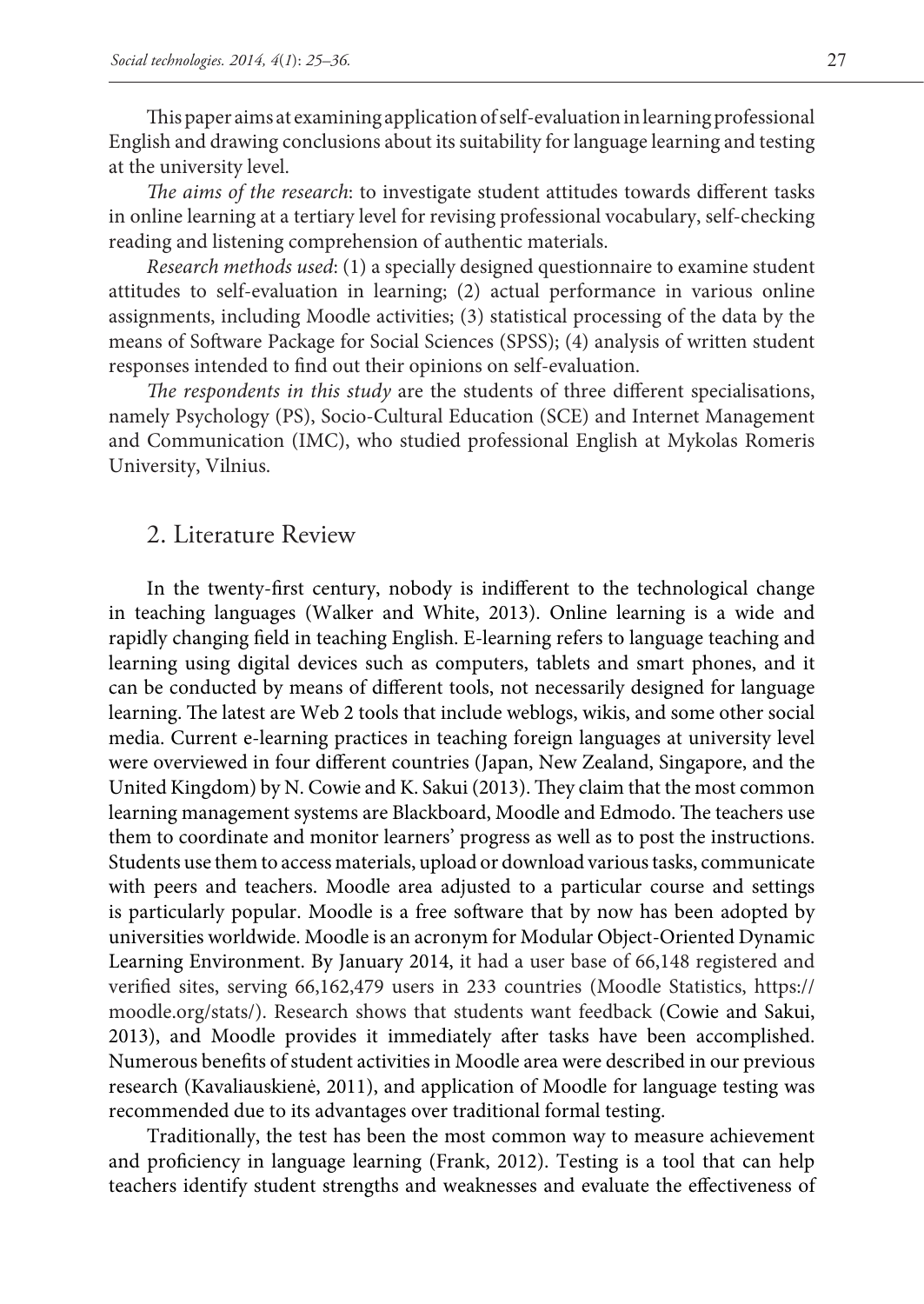programmes, i.e. how well students have learned what they were supposed to have learnt. In a discussion of language assessment, Bachman (2007) reviewed testing practices of the past five decades and categorised them into seven approaches: skills and elements, direct testing and performance assessment, pragmatic language testing, communicative language testing, communicative language ability, task-based performance assessment, interactional language assessment. J. Pino-Silva (2008) examined student perceptions of computerised testing and came to the following conclusions: (1) the two most frequently reported advantages of a computerised test were instantaneous report of the grade and a fast and convenient manner in which it was taken and administered; (2) the two most frequently reported disadvantages were the need to adapt to a different way of testing and the visual fatigue that may result from reading on screen. In general, the data lead to the conclusion that student perceptions of the computerised test are very positive. A good example of progress in large-scale language self-assessments is DIALANG (Stoynoff, 2012). It is a selfdirected assessment available for 14 languages, including English, that can be accessed free of charge via the internet. Examinees are able to assess their reading, writing, listening, grammar, and vocabulary abilities in a foreign language, and they receive feedback on their strengths and weaknesses as well as their language level based on the Common European Framework of Reference for Languages (CEFR).

#### 3. Respondents

The respondents in this study are eight groups of the  $1<sup>st</sup>$  year students (4 samples), who studied English for Psychology (PS), Socio-Cultural Education (SCE) and Internet Management and Communication (IMC) at Mykolas Romeris University in 2012 and 2013. The students are mainly native speakers of Lithuanian who have enrolled in the university after having studied general English at secondary schools. The design of the English courses reflects student needs in professional language. The courses are adjusted to the requirements for a Bachelor of Social Science degree. The levels of student proficiency are either B2 or C1 according to the Common European Framework of Reference for Languages.

#### 4. Research Methodology

The findings have been obtained from four sources: (1) a survey completed by four samples of respondents, (2) student self-evaluation of their online performance in English classes, (3) formal testing of student knowledge, (4) comparison of grades awarded for Moodle tasks. The questionnaire was designed in accordance with the accepted standards of constructing surveys (Dornyei, 2003). It contained statements on student perceptions of computerised testing. The relevant part of the survey consists of 8 statements, to which students responded on a 5-point Likert's scale ranging from "very difficult" (1) to "very easy" (5). The responses were processed by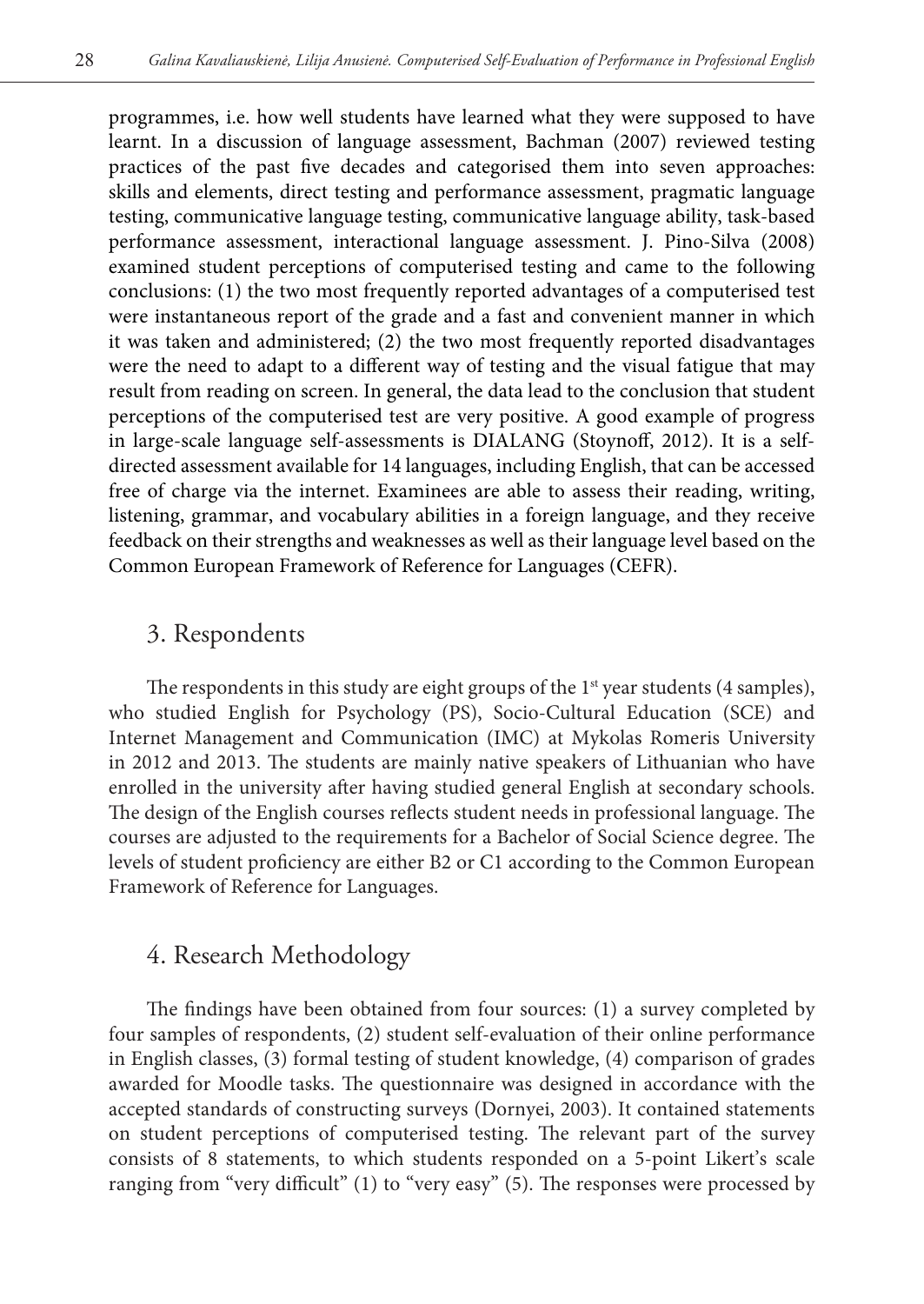means of Software Package for Social Sciences (SPSS-18). Student self-assessment method was employed as a way of encouraging participants to reflect on their learning experience, their achievements or failures. Formal computerised performance testing was conducted in English classes, aimed at clarifying the point of how realistic students are of their own evaluations.

### 5. Results and Discussion

This part of the article reports the findings of the survey and analyses the key points that emerged. For the sake of clarity in visual displays of the data, negative responses (very difficult and difficult) and positive responses (very easy and easy) have been added up. Naturally, neutral responses have also been accounted for in the statistical treatment. The frequencies of positive responses in percentage terms are shown in Chart 1 and those of negative responses – in Chart 2. The 1st cylinders in both Charts represent the responses by the 1st sample (PS), the 2nd cylinders – by the 2nd sample (PS). The numbers of the survey statements from 1 to 8 are displayed on the X axis in accordance with the survey descriptions, as reproduced below. Statements from 1 to 5 refer to self-testing of ESP vocabulary from online course books. Statements 6, 7 and 8 refer to self-testing of online listening from the website Breaking News English.



*Chart 1.* Self-evaluation data on computerised testing, positive responses by two samples. The 1st cylinders show the frequency of positive responses by the 1st sample of PS students, the 2nd cylinders show the frequency of positive responses by the 2nd sample of PS students

It is obvious that student perceptions of computerised testing differ in both samples. However, it is hard to define a certain trend in responses. Qualitatively, the most difficult areas are statements 2, 3 and 8 for both samples. The easy areas are activities described by statements 1, 5, and, to some extent, by 6 and 7. However, the existing scatter of responses is hard to interpret. It might be due to individual personalities of the respondents.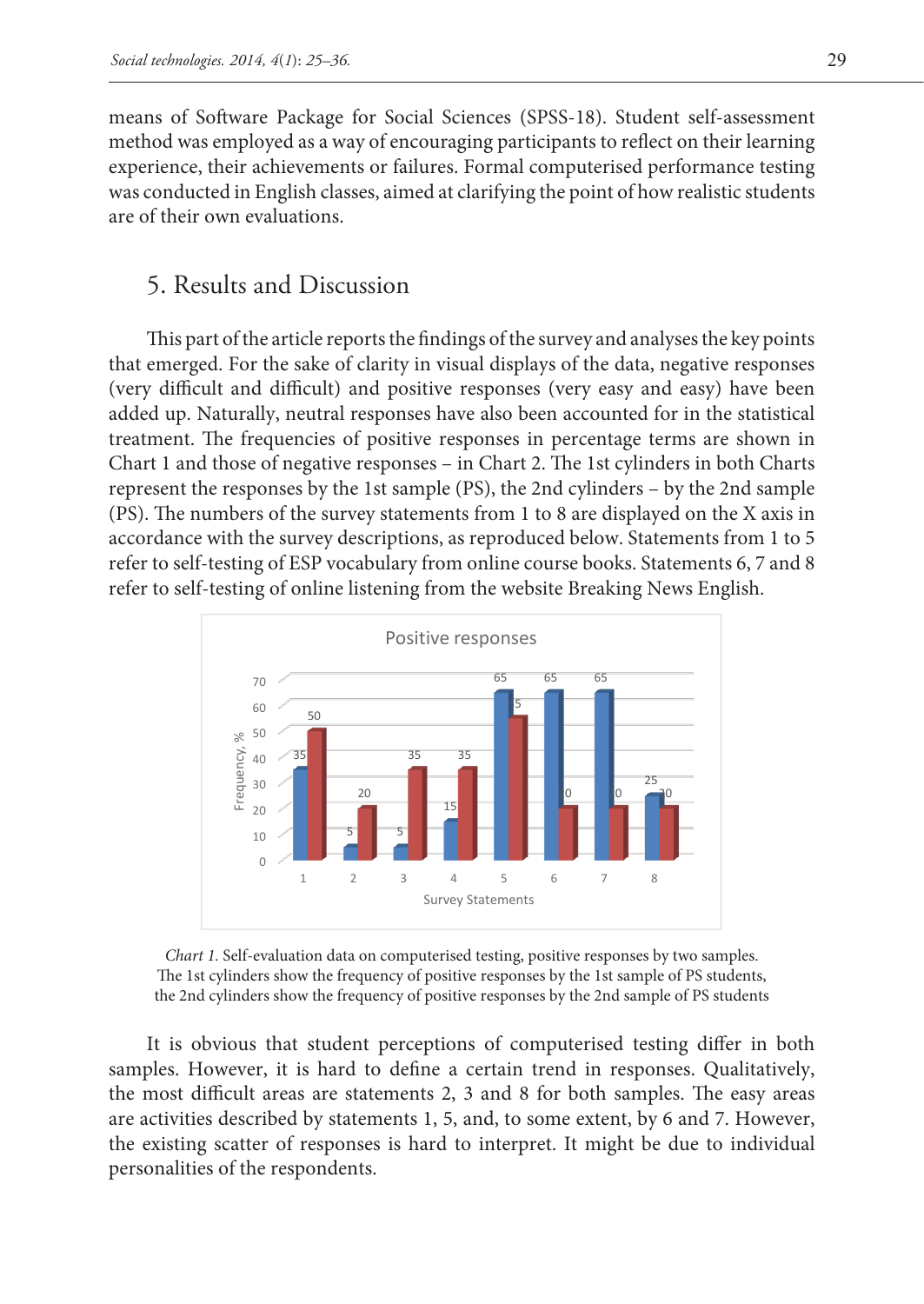

*Chart 2.* Self-Assessment data on computerised testing, negative responses. The 1st cylinders show the frequency of negative responses by the 1st sample of PS students, the 2nd cylinders show the frequency of negative responses by the 2nd sample of PS students

Survey statements were administered using the 5-point Likert's scale from (1) very difficult to (5) very easy.

1. Online course book MULTIPLE CHOICE vocabulary exercises are: (1) very difficult, (2) difficult, (3) not sure, (4) easy, (5) very easy.

2. Online course book GAP FILL vocabulary exercises are: (1) very difficult, (2) difficult,  $(3)$  not sure,  $(4)$  easy,  $(5)$  very easy.

3. Online Psychology Review WRITTEN QUESTIONS are: (1) very difficult, (2) difficult, (3) not sure, (4) easy, (5) very easy.

4. Online Psychology Review MATCHING exercises are: (1) very difficult, (2) difficult, (3) not sure, (4) easy, (5) very easy.

5. Online Psychology Review TRUE / FALSE exercises are: (1) very difficult, (2) difficult,  $(3)$  not sure,  $(4)$  easy,  $(5)$  very easy.

6. Breaking News English Online Listening: GAP FILL exercises are: (1) very difficult, (2) difficult, (3) not sure, (4) easy, (5) very easy.

7. Breaking News English Online Listening TRUE/FALSE exercises are: (1) very difficult, (2) difficult, (3) not sure, (4) easy, (5) very easy.

8. Breaking News English Online Listening SYNONYM MATCH exercises are: (1) very difficult, (2) difficult, (3) not sure, (4) easy, (5) very easy.

Responses of SCE and IMC students are similarly scattered and not displayed here as the data do not present any novel elements.

Traditionally, either Pearson's or Spearman's Correlation coefficients rho and the Significance levels Sig. p (2-tailed) are computed to determine any correlations between the samples. Good correlations **within** and **between** PS samples were reported earlier (Kavaliauskienė et al., 2013). Some results are reproduced in *Table 1*. As can be seen, four cases of good correlations have been detected either at the probability of 95% (Sig. p of .05) or 99% (Sig. p of .01). The values of correlation coefficients rho are either 1.000 or quite close to it, which indicates close relationships between responses.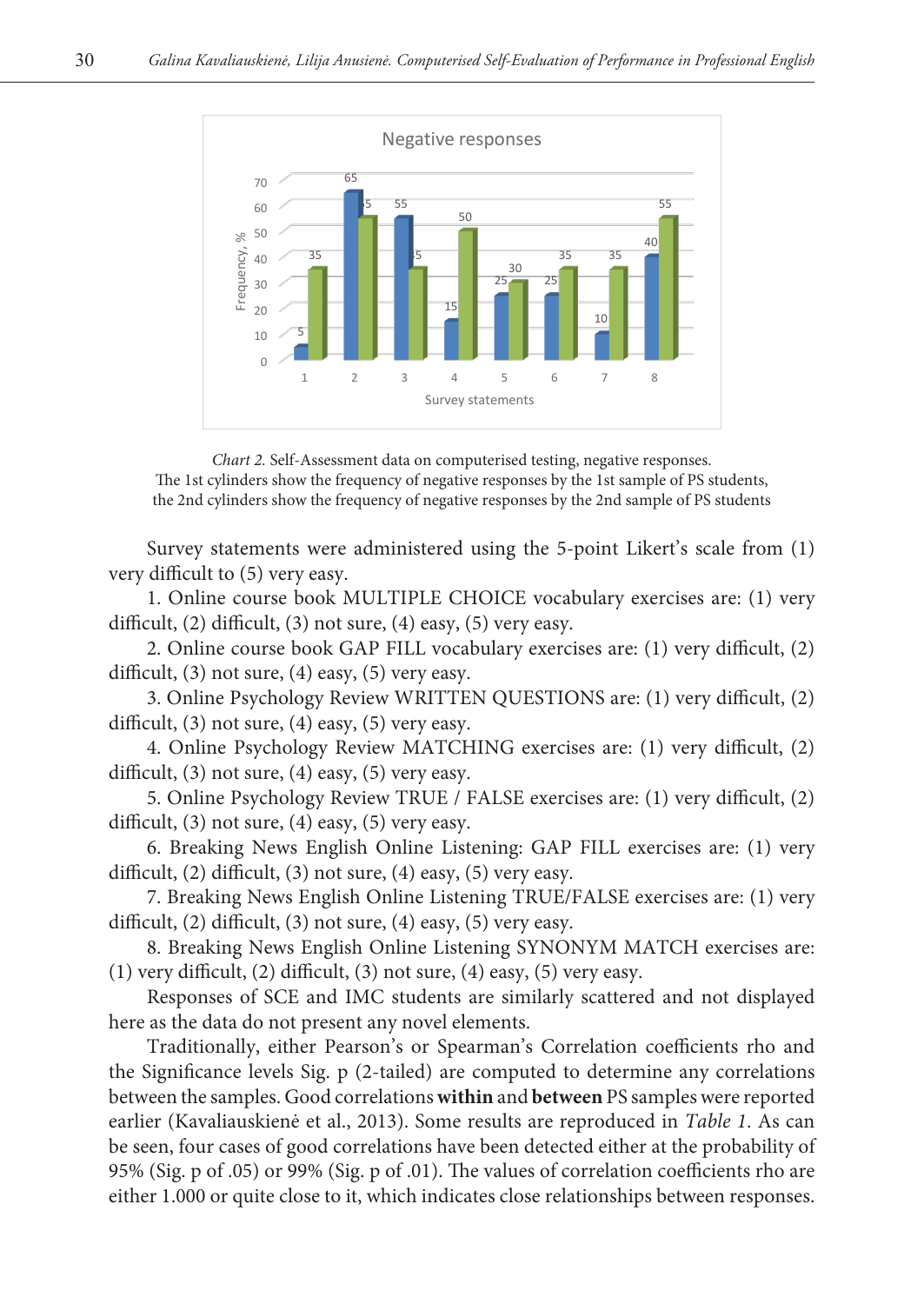| Correlations are found for the statements                | Pearson's<br>correlation<br>coefficients<br>rho | Significance<br>levels Sig.p<br>$(2-tailed)$ |
|----------------------------------------------------------|-------------------------------------------------|----------------------------------------------|
| 1 Online MULTIPLE CHOICE vocabulary exercises are easy   | $.853*$                                         | .031                                         |
| 5 Online TRUE / FALSE exercises are easy                 | $1.000**$                                       | .000                                         |
| 2 Online GAP FILL vocabulary exercises are difficult     | $.841*$                                         | .036                                         |
| 8 Online Listening SYNONYM MATCH exercises are difficult | $.908*$                                         | .012                                         |

*Table 1*. Pearson's correlation coefficients rho and Significance levels Sig. p for two samples of PS respondents

\* Correlation is significant at the .05 level

\*\* Correlation is significant at the .01 level

Formal testing allows assessing the student learning quality. Chart 3 shows the grades that some students gained in formal testing of ESP vocabulary. It can be seen that on average grades vary within the range of 40% to 100%. It means that the majority of students have passed their formal testing with the exception of a few, who obtained 43% or 44%, which means failure.



*Chart 3.* Two samples (PS vs. IMC): Lower part – grades of some IMC students, upper part – grades of some PS students.

According to Chart 4, the grades that students obtained in formal testing of listening are within the passing limits. It is obvious that all students have passed the formal testing of listening with their grades between 50% and 100%.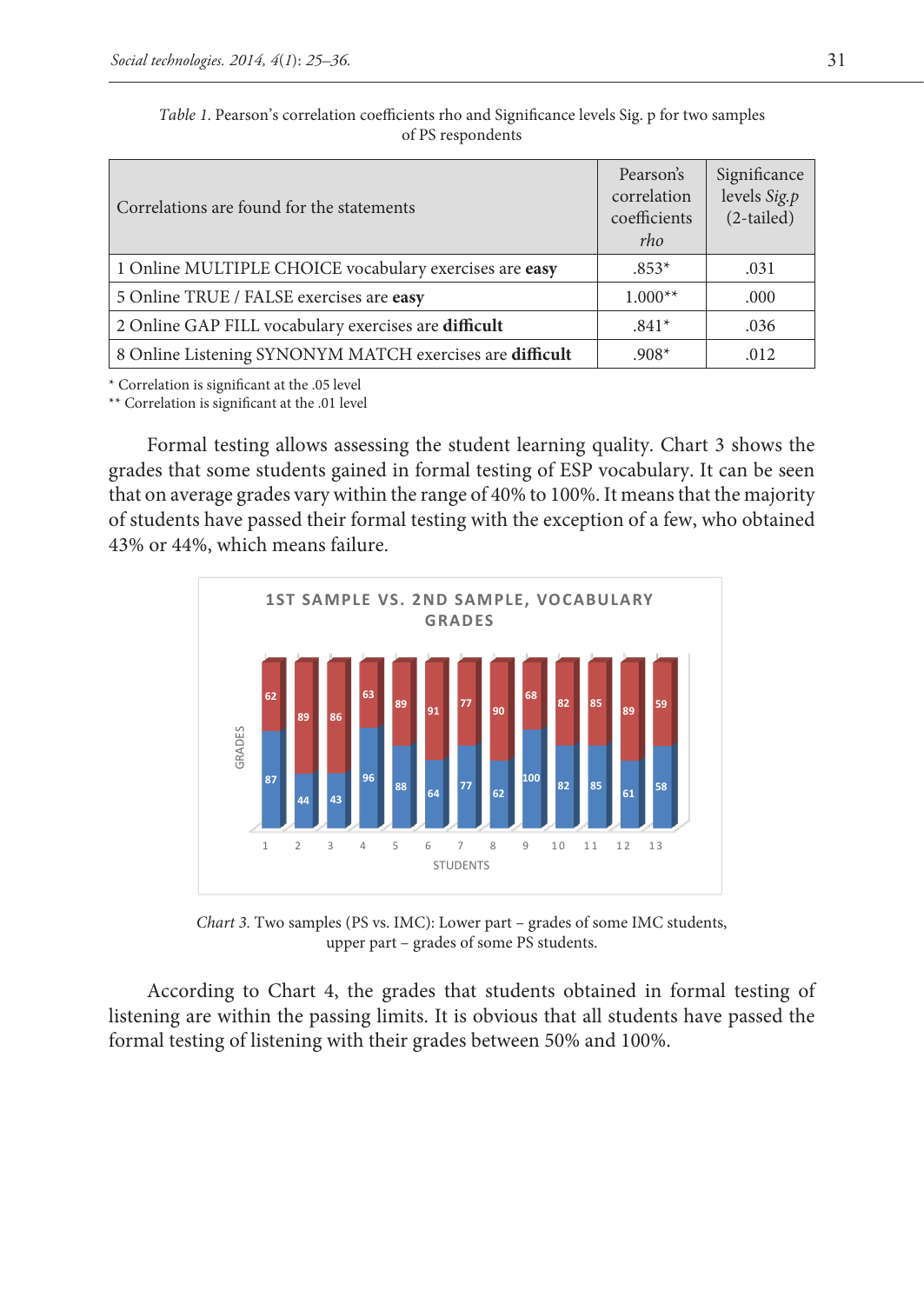

*Chart 4.* Two samples: (PS vs. IMC): Lower part – grades of some IMC students, upper part – grades of some PS students.

As it has already been mentioned, exercises in Moodle area give students the opportunity to revise covered materials and provide immediate feedback on their performance. Table 2 summarizes average grades of students in Moodle self-testing tasks in the academic terms of 2012 and 2013. It is obvious that the students of Psychology perform better in Moodle activities than the students of IMC or SCE: their average grade is 95% versus 85%, and the scattering of findings that is demonstrated by the value of Standard Deviation, is also smaller, 3.5 versus 10 to 13. Such discrepancy might be due to the differences in proficiency of general English, which affects the performance in professional English.

| Number of respondents  | Specialisation, Year | Mean value, % | <b>Standard Deviation</b> |
|------------------------|----------------------|---------------|---------------------------|
| $34(3 \text{ groups})$ | PS autumn 2012       | 95.41         | 3.48                      |
| 57 (4 groups)          | PS spring 2012       | 95.02         | 3.62                      |
| $22(1 \text{ group})$  | IMC autumn 2013      | 84.78         | 13.47                     |
| $12(1 \text{ group})$  | SCE spring 2012      | 85.85         | 9.89                      |

*Table 2.* Student performance in Moodle self-testing tasks (in 2012 and 2013). Meaning of abbreviations: PS - Psychology, IMC - Internet Management and Communication, SCE - Socio-Cultural Education

In order to assess whether the difference between the Means is due only to chance, the computation of one-way ANOVA has been employed. ANOVA allows computing the Group Means, the Overall Means, the total deviation of each score from the Group Mean known as Within Group Variation, and the deviation of each Group Mean from the Overall Mean known as Between Group Variation. Finally, ANOVA produces the F value which is the ratio Between Group Variation to the Within Group Variation. The F ratio is a measure of how different the Means are. If the difference between the Means is due only to chance, then the F ratio would be equal to 1.00. Generally, the F ratio is sometimes greater than 1 or less than 1. Therefore, it is essential to find the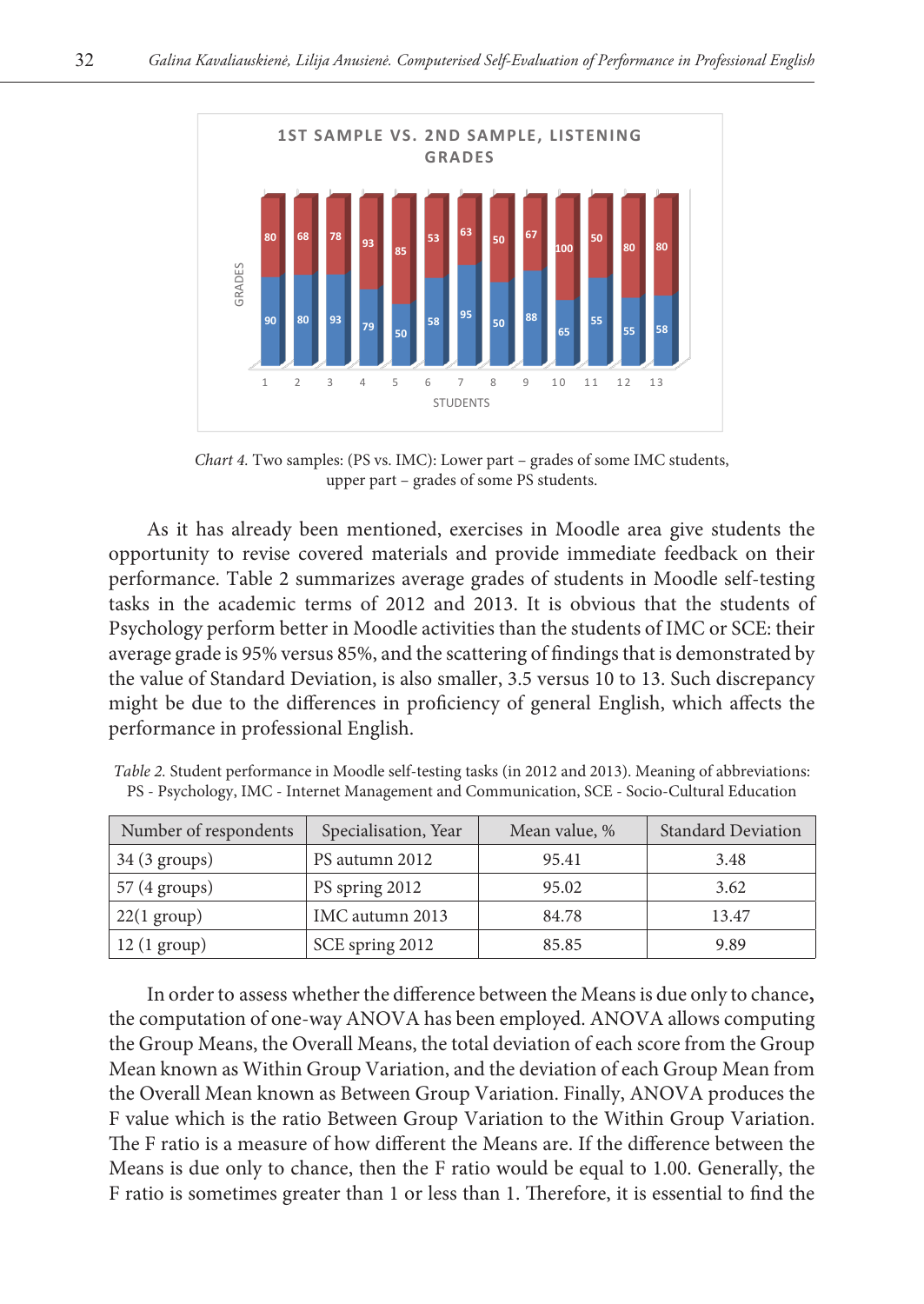critical F value. For this purpose, the Table of critical values for F distribution is available and must be used (<http://homepages.wmich.edu/~hillenbr/619/AnovaTable.pdf>). If the obtained value of F is equal to or larger than the critical value for experimental data, i.e. the number of samples and the number of respondents, than the result is significant at that Sig. p (or probability).

For the findings shown in Table 2, the obtained value of F is 18.936. The critical value of F is 3.44.

Thus, as the obtained value of F is larger than critical, the result is significant at the Sig. p 0.05 (probability of 95%).

### 6. Excerpts of student entries to portfolios

#### 6.1. Entries by the Psychology students

<http://eaidukaite.blogspot.com/> The most interesting thing about Moodle tests was that after doing one by one, you can improve your reading skills. Sure, there were a few moments when I could not do more because it was too tiring and exhausting. But I think I coped with them quite well. Online listening practice was sometimes quite difficult. Sometimes I listened to the recording and tried to hear what it was about, but it seemed impossible to follow. However, it helped me a lot. Now I can listen to the text fluently and now I make less mistakes not even in listening, but also in true-false matching, synonym matching and gap filling.

<http://iadamonyte.blogspot.com/>In my point of view, Moodle tests were sometimes confusing but quite easy and my performance was really good. I think it's a good idea to solidify students' knowledge by doing these tests after each module. Online exercises from the course book were almost the same as Moodle tests. The main difference was that online exercises was a teamwork. I think my performance was quite good, but when I was working on my own on Moodle tests, my performance was better.

<http://gpjanuskevicius.blogspot.com/>I have really enjoyed doing online listening. It was because the themes of recordings were really interesting, related to general Psychology. Also the fact that it was not very difficult made me like it.

<http://simonakuzyk.blogspot.com/>Online listening practice including exercises (T/F, synonym matching, gap filling) - I love them mostly because it is not very hard, but also it is not very easy. I think I am quite good at it. While doing this task I extended my vocabulary.

<http://vmockus.blogspot.com/>Moodle tests - this task was new for me. Despite the fact that we can do this work at home, I find this task hard to do. But the great thing about it is that you can check your knowledge and get results immediately. I did not do Moodle tests after I had read the module, so that was my mistake. Now I think that it's better to do Moodle test immediately after reading and revise the vocabulary.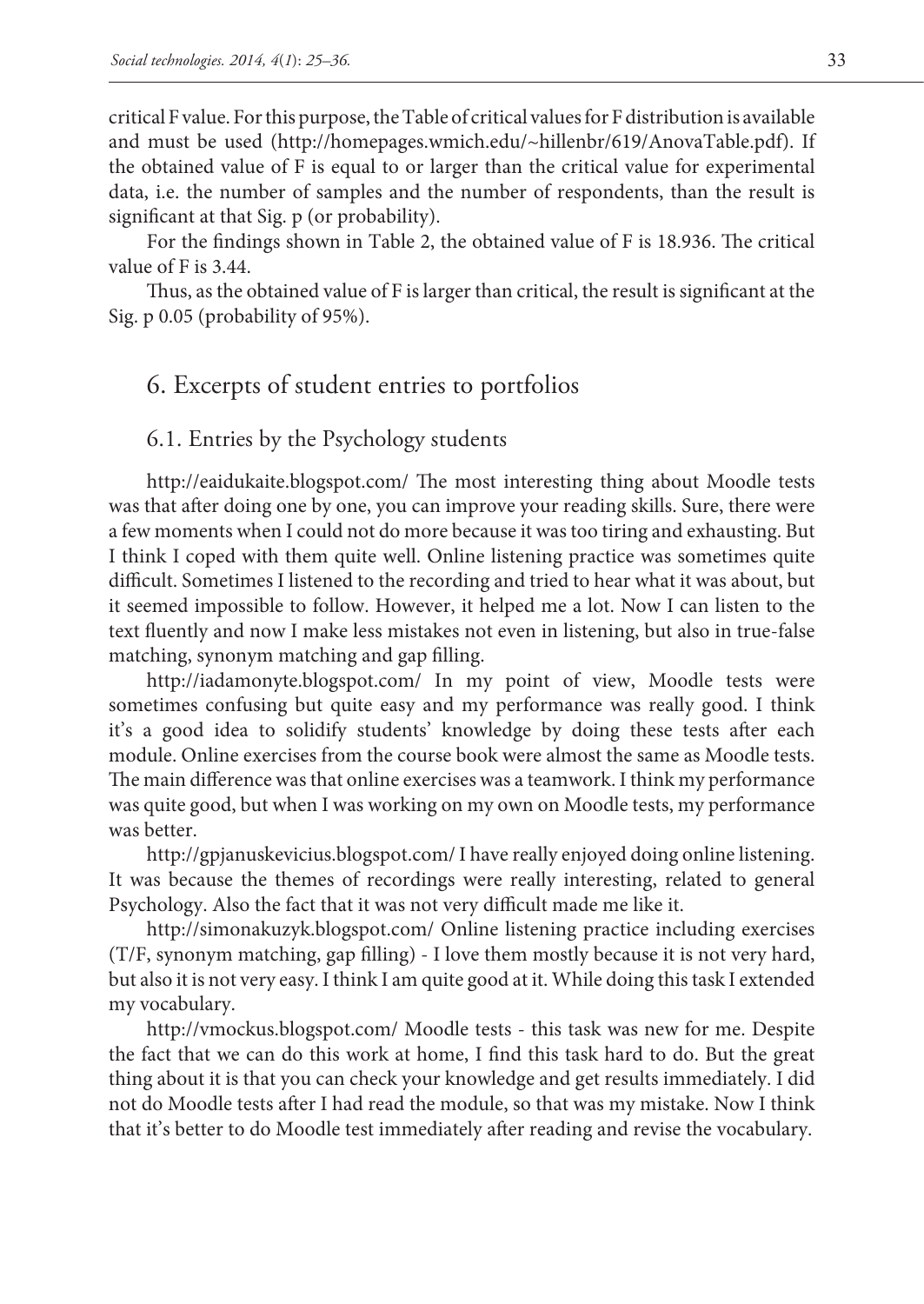## 6.2. Entries by the students of "Internet Management and Communication"

<http://lureiciuna.blogspot.com/>Listening to online recordings: (a) Open-ended questions - It wasn't really easy I was struggling with some questions, but most of them was quite understandable. I would evaluate myself seven out of the ten in this point. (b) T/F exercises after listening - true or false exercises was one of the easiest because most of the time I manage to catch what it was all about. c) Synonym match this exercise was most difficult for me because there were so many words that I don't know. d) Gap-filling task was easy because I remembered text from the recording. I would evaluate myself seven out of the ten.

<http://mantasgrg.blogspot.com/> Listening to online recordings, answering openended questions and other exercises weren't very troublesome tasks for me. I've always managed to complete all these exercises with only a small amount of mistakes. In my opinion, I've improved quite well.

<http://emstonkute.blogspot.com/>Answering open-ended questions was quite hard for me, because usually I have false understanding. I can not identify my development. The difficulty depends on the contents. However, T/F exercises after listening, true/false exercises are easy for me. At the beginning, I made a lot of mistakes, but now I do not make so many. Synonym match was the hardest exercise for me, because my vocabulary is limited. In this task, I do not see any progress. Gap-filling exercise is easy, sometimes I remember words or phrases, which helped me fill in the gaps correctly.

<http://nvenckus.blogspot.com/>Task of listening to online recordings: (a) Openended questions task wasn't easy for me. I usually answer a bit more than half of them correctly, so I evaluate myself 6. (b) T/F exercises after listening. This task was one of the easiest for me, but I made some mistakes. I give 8. (c) Synonym matching task was not the hard one, I usually matched correctly 8 words out of 10, so my self-evaluation grade is 8. (d) Gap-filling task was a bit tricky. I failed to do it most of the time, so my evaluation is 6.

6.3. Entries by students of "Socio-Cultural Education"

<http://surbonaite.blogspot.com/>Moodle tests were quite easy. My favorite task in Moodle tests is filling the gaps. Multiple choice is more difficult for me. Self-evaluation grades are between 7 and 8.

<http://vmozeikaite.blogspot.com/> I think my performance in all tasks has been either very good or excellent, I have done my best to study hard. English is very important to me, because I often visit seminars, camps, and at school I participated in "Youth in Action" project to Romania. I am leaving to Serbia the day after tomorrow to take part in another project. English is an effective tool to communicate and create connections, understand other cultures, explore the world.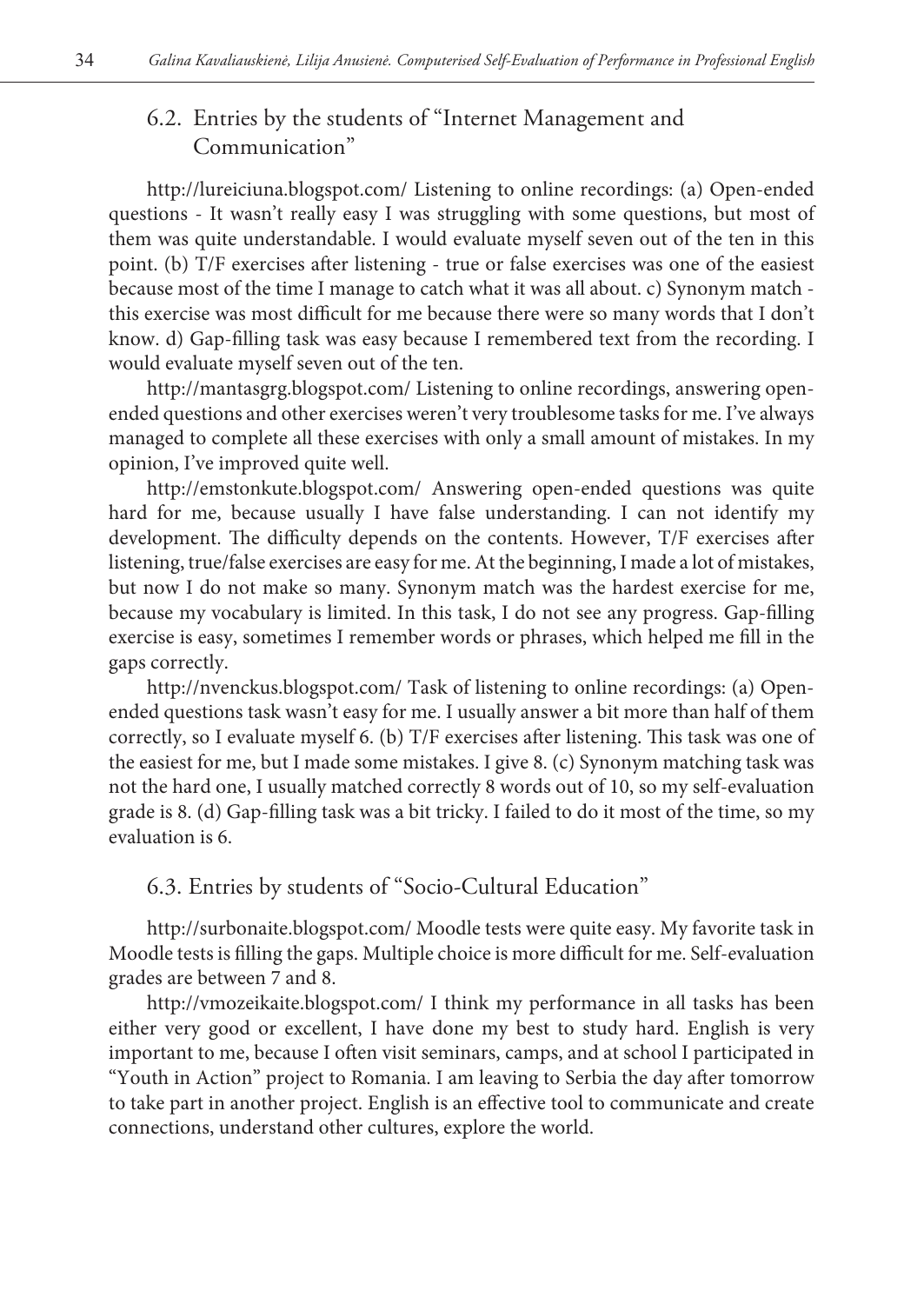<http://gmazilyte.blogspot.com/> Moodle tests demanded a lot of my time, but I think they were worth it. I had a great chance to revise everything that I've learnt. My self-evaluation grade in various tasks is about 7.

#### 7. Conclusions

The hypothesis for the present research was the notion that student performance might depend on the chosen specialisation. The findings show that the undergraduates of three specialisations and four investigated samples encounter similar problems, albeit to a different degree. In other words, there are no specific difficulties due to the diversity and complexity of professional vocabulary. The ratings of Psychology students reveal higher grade mean values and lower range of Standard Deviations than the ratings of Internet Management and Communication students.

Computations of Pearson's correlation coefficients demonstrate some good correlational relationships within each specialisation. Statistical processing implies that the obtained results are not due to chance and may be extended beyond these four samples despite the limited number of respondents. Application of one way ANOVA to the interpretation of student self-evaluated Moodle grades confirms that there is a statistically significant difference between the Means. Student perceptions of self-evaluation have demonstrated that online activities present certain difficulties depending on the type of the task. Formal testing of professional vocabulary and listening has been successful for the majority of students, which suggests that selftesting is beneficial in learning professional English.

#### References

#### *Books and articles:*

- Bachman, L. 2007. "What is the construct? The dialectic of abilities and contexts in defining constructs in language assessment" in Fox J., Wesche M., Bayliss D., Cheng L., Turner C., Doe C. (eds.). Language Testing Reconsidered. Ottawa, Canada University of Ottawa Press.
- Cowie, N.; Sakui, K. 2013. It's never too late: an overview of e-learning. *ELT Journal*, 67/4: 457–467.
- Dornyei, Z. 2003. Questionnaires in Second Language Research. Lawrence Erlbaum Associates, Inc., Publisher.
- Frank, J. 2012. The Roles of Assessment in Language Teaching. English Teaching Forum, 3: 32.
- Kavaliauskienė, G. 2011. Moodle in English for Specific Purposes at Mykolas Romeris University. *Socialinis darbas*, 10(1).
- Kavaliauskienė, G.; Anusienė, L.; Puodžiūkaitienė, Ž. 2013. Perceived Difficulties in E-Learning During the First Term at University. *Social Technologies*, 3(1): 25–38.
- Pino-Silva, J. 2008. Student perceptions of computerized tests. *ELT Journal*, 62(2): 148–156.
- Stoynoff, S. 2012. Looking Backward and Forward at Classroom-based Language Assessment. *ELT Journal*, 66(4): 523–532.
- Walker, A.; White, G. 2013. Technology Enhanced Language Learning: Connecting Theory and Practice. Oxford University Press.